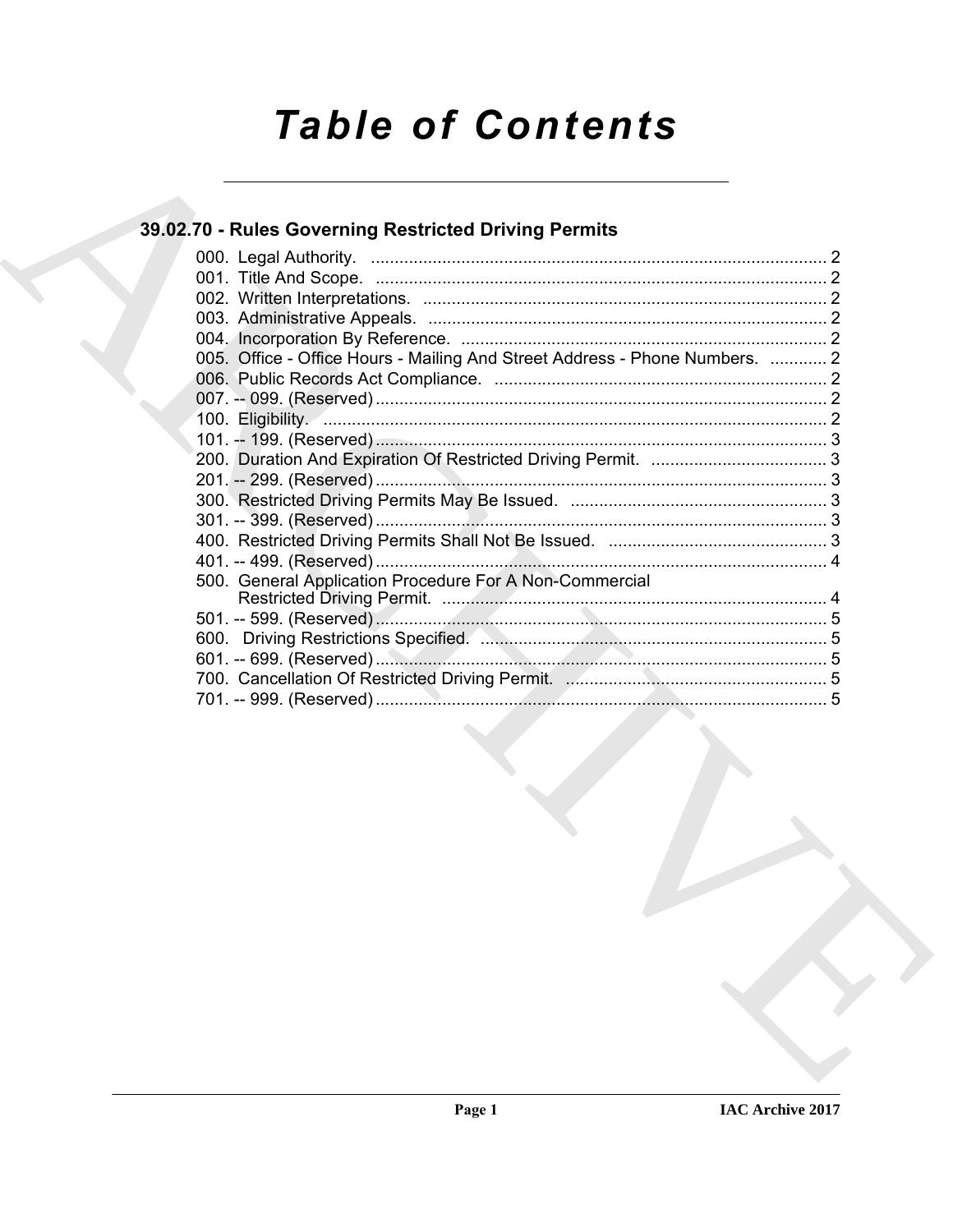#### **IDAPA 39 TITLE 02 CHAPTER 70**

#### **39.02.70 - RULES GOVERNING RESTRICTED DRIVING PERMITS**

#### <span id="page-1-1"></span><span id="page-1-0"></span>**000. LEGAL AUTHORITY.**

Under authority of Sections 18-8002A, 49-325, and 49-326, Idaho Code, the Idaho Transportation Board adopts the following Rule for the issuance of Restricted Driving Permits for licensed drivers who face certain suspension or revocation of driving privileges in the state of Idaho.

#### <span id="page-1-2"></span>**001. TITLE AND SCOPE.**

**01. Title**. This rule shall be cited as IDAPA 39.02.70 "Rules Governing Restricted Driving Permits," (9. Title 02, Chapter 70. IDAPA 39, Title 02, Chapter 70.

**33.02.70 - RULES OVERNING RESTRICTED DRIVING PERMITS<br>
1916.** LEGAL AVITIONITY 1925, 1925 and 49 35 Maha Code. the finite Transportation Donal degree for the control of the second of the property of the control of the sec **Scope**. This rule contains guidelines for issuance of non-commercial restricted driving privileges for those individuals whose driving privileges have been suspended or revoked under authority of Idaho law; and establishes minimum standards for the issuance, denial and cancellation of non-commercial Restricted Driving<br>Permits pursuant to Sections 18-8002A, 49-325 and 49-326. Idaho Code. (3-29-12) Permits pursuant to Sections 18-8002A, 49-325 and 49-326, Idaho Code.

#### <span id="page-1-3"></span>**002. WRITTEN INTERPRETATIONS.**

There are no written interpretations for this chapter. (3-29-12)

#### <span id="page-1-4"></span>**003. ADMINISTRATIVE APPEALS.**

Administrative appeals under this chapter shall be governed by the rules of administrative procedure of the attorney general, IDAPA 04.11.01, "Idaho Rules of Administrative Procedure of the Attorney General." (3-29-12) general, IDAPA 04.11.01, "Idaho Rules of Administrative Procedure of the Attorney General."

#### <span id="page-1-5"></span>**004. INCORPORATION BY REFERENCE.**

There are no documents incorporated by reference in this chapter. (3-29-12)

#### <span id="page-1-6"></span>**005. OFFICE - OFFICE HOURS - MAILING AND STREET ADDRESS - PHONE NUMBERS.**

**01.** Street and Mailing Address. The Idaho Transportation Department maintains a central office in 3311 W. State Street, with a mailing address of P O Box 7129, Boise ID 83707-1129. (3-29-12) Boise at 3311 W. State Street, with a mailing address of P O Box 7129, Boise ID 83707-1129.

**02. Office Hours**. Daily office hours are 8:00 a.m. to 5:00 p.m. except Saturday, Sunday and state holidays. (3-29-12) holidays. (3-29-12)

**03. Telephone and FAX numbers**. The central office may be contacted during office hours by phone  $34-8000$  or by fax at 208-334-8739. at 208-334-8000 or by fax at 208-334-8739.

#### <span id="page-1-7"></span>**006. PUBLIC RECORDS ACT COMPLIANCE.**

All records associated with this chapter are subject to and in compliance with the Idaho Public Records Act, as set forth in Title 74, Chapter 1, Idaho Code. (3-29-12) forth in Title 74, Chapter 1, Idaho Code.

<span id="page-1-8"></span>**007. -- 099. (RESERVED)**

#### <span id="page-1-10"></span><span id="page-1-9"></span>**100. ELIGIBILITY.**

In establishing these standards, the Idaho Transportation Board has determined that individuals eligible for restricted driving privileges in the state of Idaho must meet three (3) general criteria: (8-31-89) driving privileges in the state of Idaho must meet three  $(3)$  general criteria:

<span id="page-1-11"></span>**01.** Need. It must be shown that driving privileges are essential to maintain a livelihood and/or to necessities of life; (8-31-89) provide necessities of life;

<span id="page-1-12"></span>**02.** Safety. It must be shown that restricted driving privileges will not jeopardize the safety of the (public; and (8-31-89) traveling public; and

**Section 000 Page 2**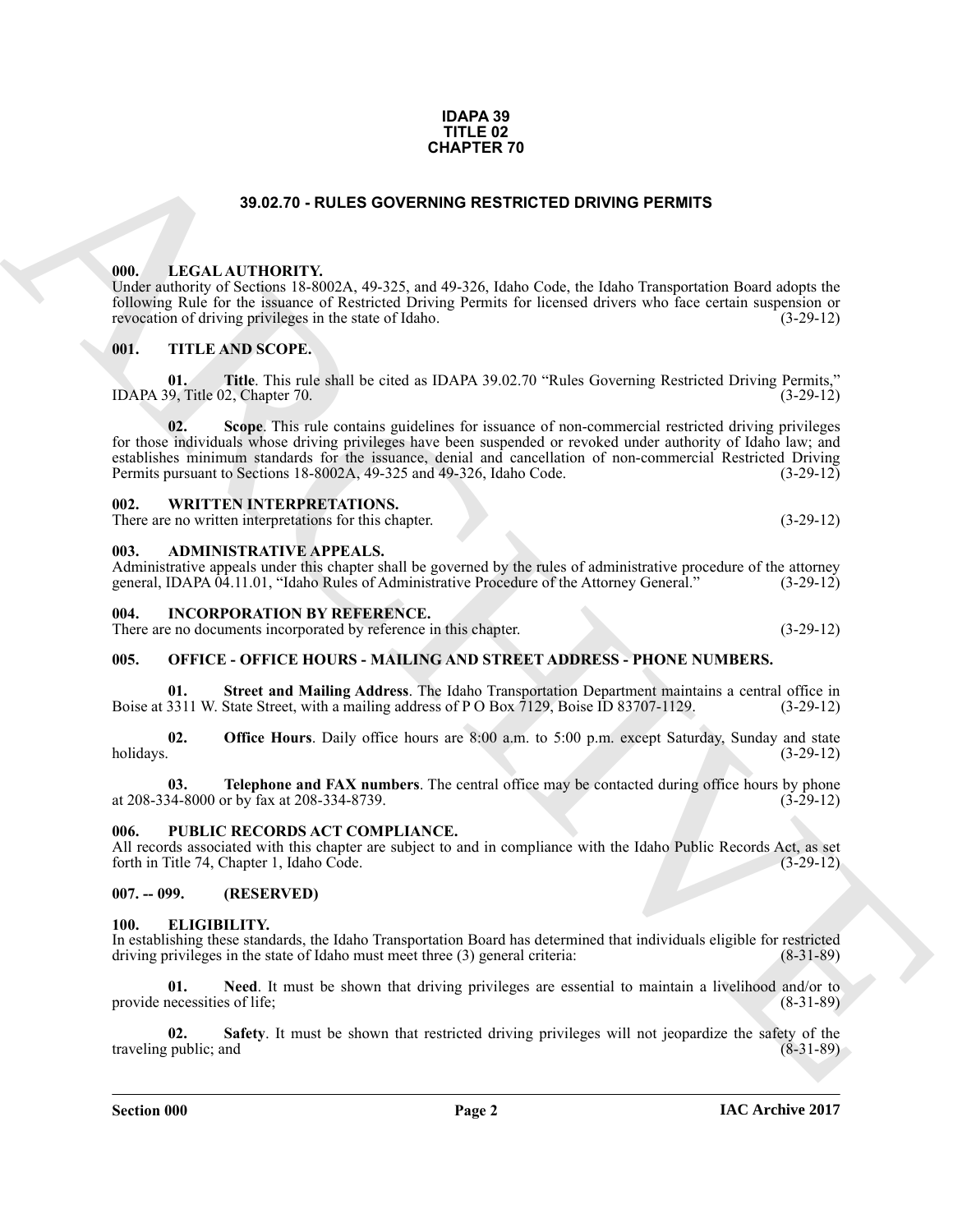<span id="page-2-9"></span>**03. Rehabilitation**. It must be shown that restrictions upon a person's driving privileges would the person's driving skills and habits. (8-31-89) improve the person's driving skills and habits.

#### <span id="page-2-6"></span><span id="page-2-0"></span>**101. -- 199. (RESERVED)**

#### <span id="page-2-1"></span>**200. DURATION AND EXPIRATION OF RESTRICTED DRIVING PERMIT.**

<span id="page-2-8"></span><span id="page-2-7"></span>**Duration and Expiration**. The Restricted Driving Permit shall remain in effect for the period of time the driver's privileges have been suspended or revoked unless cancelled by the department or otherwise provided by law.  $(3-29-12)$ 

**Roles Transportation Department 19. Roles Governing Restricted Environment 19. Roles Controlling Controlling Controlling Controlling Controlling Controlling Controlling Controlling Controlling Controlling Controlling 02. Reinstatement Action**. Satisfactory completion of the terms and conditions of the Restricted Driving Permit will be noted in the driving records of the participant as maintained by the Department, and the Department shall reinstate the applicant's regular driving privileges at the expiration of the Restricted Driving Permit if he has complied with all conditions of the Restricted Driving Permit and reinstatement requirements. Any convictions or notices of suspension or revocation shall remain a part of the driver's file. (3-29-12)

#### <span id="page-2-2"></span>**201. -- 299. (RESERVED)**

#### <span id="page-2-10"></span><span id="page-2-3"></span>**300. RESTRICTED DRIVING PERMITS MAY BE ISSUED.**

The Department may only issue Restricted Driving Permits to individuals whose driving privileges have been suspended or revoked for: (10-1-94) suspended or revoked for:

<span id="page-2-16"></span>**01. Reckless Driving**. Conviction of reckless driving per Sections 49-1401 and 49-326(1)(f), Idaho Code. (3-29-12)

<span id="page-2-12"></span>**02. Fleeing or Eluding an Officer**. Conviction of fleeing or attempting to elude a peace officer per 49-1404 and 49-326(1)(f), Idaho Code. (3-29-12) Sections 49-1404 and 49-326(1)(f), Idaho Code.

<span id="page-2-15"></span>**03.** Points. Accumulation of excessive "point" violations per Sections 49-326(1)(i) and (j), Idaho (3-29-12) Code. (3-29-12)

<span id="page-2-13"></span>**04. Leaving Scene of Accident**. Conviction of leaving the scene of an accident involving damage to a vehicle per Sections 49-1301, and 49-326(1)(l), Idaho Code.  $(3-29-12)$ 

<span id="page-2-18"></span>**05.** Using Motor Vehicle. Conviction of using a motor vehicle in the commission of a felony per (9-325(1)(b). Idaho Code. (9-325(1) Section  $49-325(1)(b)$ , Idaho Code.

<span id="page-2-14"></span>**06. Offense in Another State**. Conviction of an offense in another state that would be grounds for on/revocation in this state per Section 49-326(1)(e), Idaho Code. (3-29-12) suspension/revocation in this state per Section  $49-326(1)(e)$ , Idaho Code.

<span id="page-2-17"></span>**07. Restricted License**. Conviction of violation of a restricted license per Sections 49-317 and 49-  $326(1)(k)$ , Idaho Code. (3-29-12)

<span id="page-2-11"></span>**08. Administrative License Suspension**. An administrative suspension of driving privileges for a first-time failure of an evidentiary test for the last sixty (60) days of that suspension, for Class D privileges only per Section 18-8002A, Idaho Code.

#### <span id="page-2-4"></span>**301. -- 399. (RESERVED)**

#### <span id="page-2-19"></span><span id="page-2-5"></span>**400. RESTRICTED DRIVING PERMITS SHALL NOT BE ISSUED.**

Restricted Driving Permits shall not be issued by the Department to: (8-31-89)

<span id="page-2-20"></span>**01. Privileges Suspended**. Individuals who have had their driving privileges suspended or revoked by the Court and/or Department three (3) or more times during the three (3) year period prior to the effective date of the current suspension. (10-1-94) current suspension.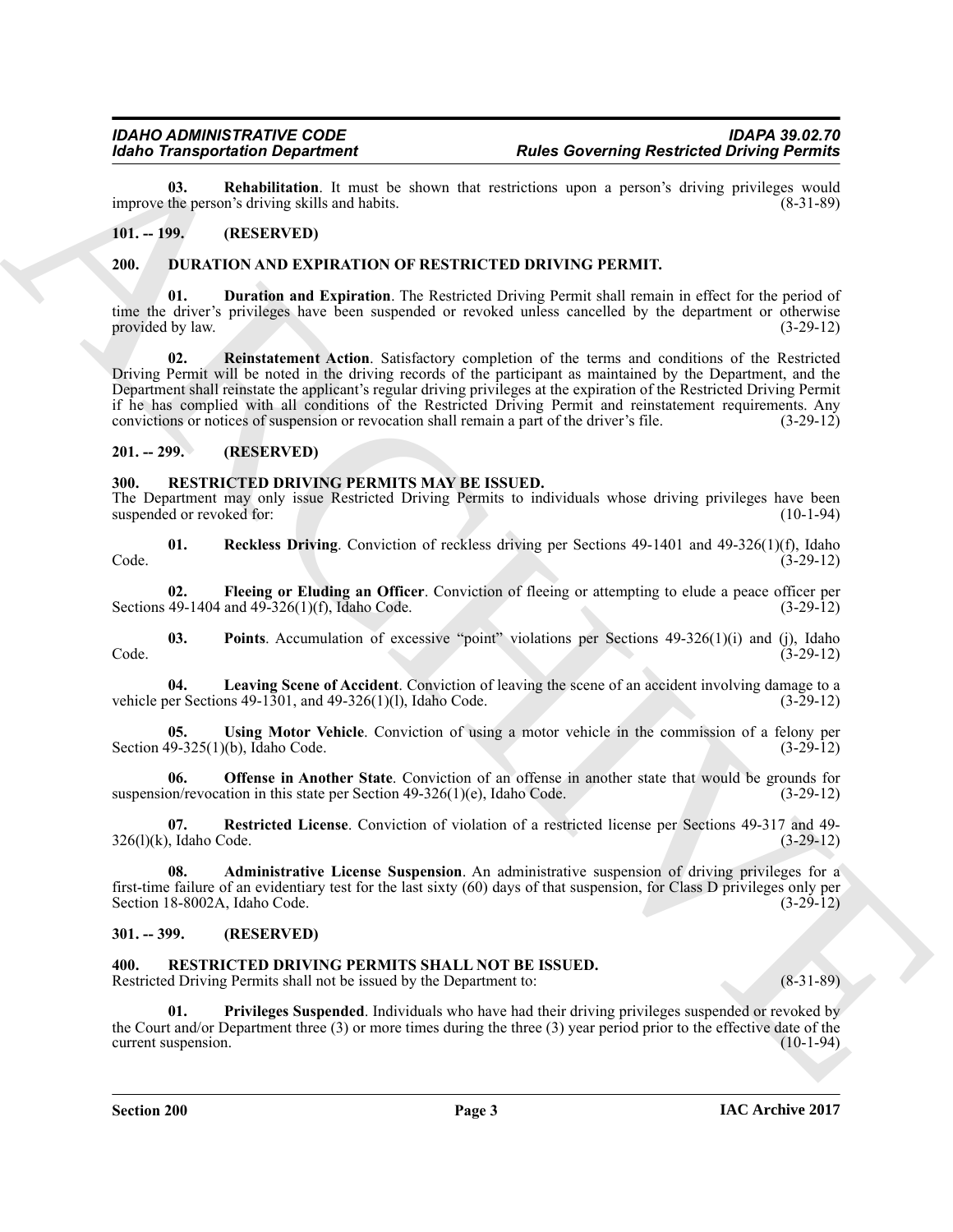### *IDAHO ADMINISTRATIVE CODE IDAPA 39.02.70*

<span id="page-3-5"></span>**02. Like Offense**. Individuals who have been issued a Restricted Driving Permit by the Department or by an Idaho Court for a like offense within a previous two (2) year period prior to the effective date of the current suspension or revocation.

<span id="page-3-8"></span>**03.** Violation of Restrictions. An individual found to be in violation of restrictions on any court or ent-issued permit. (3-29-12) Department-issued permit.

<span id="page-3-6"></span>**04.** Revoked Out-of-State Drivers. An individual who was an out-of-state resident at the time driving s were revoked or suspended in that state or any other state. (10-1-94) privileges were revoked or suspended in that state or any other state.

<span id="page-3-7"></span>**05.** Under Seventeen. An individual who is not at least seventeen (17) years of age at the time of of the permit. (3-29-12) issuance of the permit.

<span id="page-3-0"></span>**401. -- 499. (RESERVED)**

<span id="page-3-2"></span><span id="page-3-1"></span>**500. GENERAL APPLICATION PROCEDURE FOR A NON-COMMERCIAL RESTRICTED DRIVING PERMIT.**

|                       |  |  |  |  | Applicant Submissions. Applicant must submit the following before their suspension or |
|-----------------------|--|--|--|--|---------------------------------------------------------------------------------------|
| revocation is stayed: |  |  |  |  | $(10-1-94)$                                                                           |

<span id="page-3-3"></span>**a.** Completed Form No. ITD-3227, Application for Restricted Driving Permit; (8-31-89)

**b.** Completed Form No. ITD-3208, Work Verification; (8-31-89)

**c.** Proof of motor vehicle liability insurance coverage in the amount required by Idaho law to cover all vehicles to be used by the applicant; (3-29-12) any and all vehicles to be used by the applicant;

**d.** All applicable reinstatement requirements must be satisfied; (3-29-12)

<span id="page-3-4"></span>**e.** A non-refundable application fee pursuant to Section 49-306, Idaho Code;  $(3-29-12)$ 

**02. Written Agreement**. If the Department determines that an applicant is eligible for a noncommercial Restricted Driving Permit, the applicant must then sign written agreements, prepared by the Department, affirming that:

**a.** Cause exists to suspend or revoke the driver's license or privileges of the applicant and that the icense of the applicant is suspended or revoked;  $(3-29-12)$ driver's license of the applicant is suspended or revoked;

**b.** The applicant shall obey all motor vehicle laws; (10-1-94)

**c.** The applicant shall provide and maintain adequate motor vehicle liability insurance; (10-1-94)

**Example of the System of Handre Controlling and the System of the System of the System of the System of the System of the System of the System of the System of the System of the System of the System of the System of the d.** The applicant shall notify the Department within one (1) business day following arrest, citation, accident or warnings by any law enforcement officer with regard to motor vehicle violations or alleged violations, and any change of address, telephone number, place of employment; (3-29-12) and any change of address, telephone number, place of employment;

The applicant shall not operate any motor vehicle after consuming any alcohol, drugs, or other ances;<br>(3-19-99) intoxicating substances;

**f.** The applicant shall submit to any evidentiary testing to determine alcohol concentration at any time at the request of any peace officer; (9-14-92)

The applicant shall operate a motor vehicle only for those reasons specified on the Restricted ee Section 600); (10-1-94) Driving Permit (See Section 600);

**h.** The applicant shall abide by all rules and regulations concerning the Restricted Driving Permit;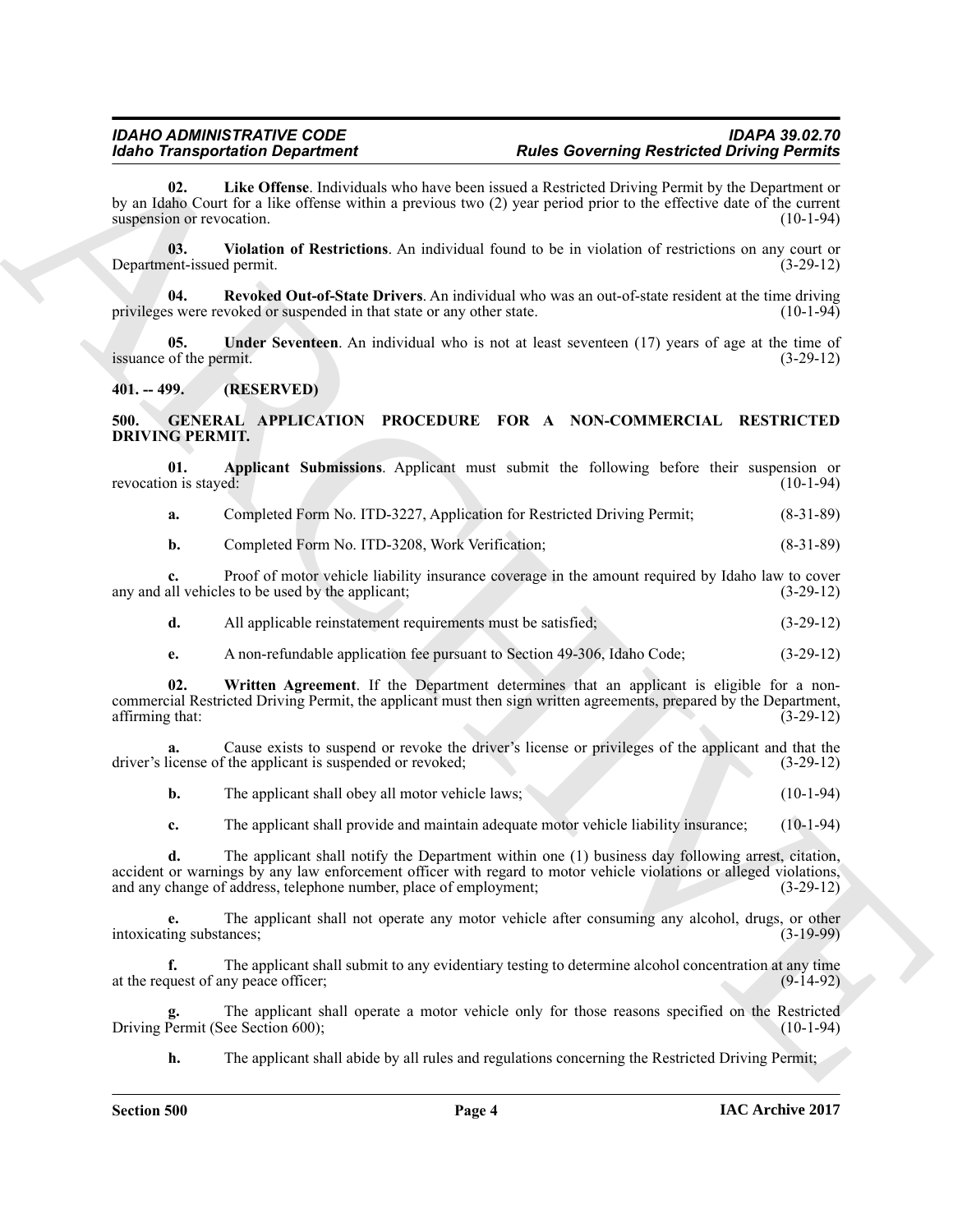(8-31-89)

**i.** The applicant's Restricted Driving Permit may be cancelled by the Department without a hearing for violation of the terms of the agreement or other conditions specified on the Restricted Driving Permit; and  $(10-1-94)$ 

Rocks Transportation Department<br>
The applicants Restricted Universe terms are presented by the Department from Farming Restricted Universe profits<br>
EV versions when the applicant about about about the contribute the first The applicant understands that if, while driving on a Restricted Driving Permit, he/she receives an additional Department or court suspension that results in cancellation of the restricted permit, the applicant will not be eligible to receive another Restricted Driving Permit for said suspension. (10-1-94)

**03.** Restricted Driving Permit Approval. Approval will be given and a Restricted Driving Permit ssued if the following conditions are met: (7-1-94) shall be issued if the following conditions are met:

<span id="page-4-13"></span>**a.** Submission and approval of all requirements listed in Subsection 500.01; and (10-1-94)

**b.** No other suspensions or revocations are in effect which preclude issuance of a Restricted Driving (10-1-94) Permit. (10-1-94)

<span id="page-4-0"></span>**501. -- 599. (RESERVED)**

#### <span id="page-4-8"></span><span id="page-4-1"></span>**600. DRIVING RESTRICTIONS SPECIFIED.**

The Department may impose the following restrictions upon an applicant's driving privileges and such restrictions shall be specified on the Restricted Driving Permit: (10-1-94) shall be specified on the Restricted Driving Permit:

**01. Operation of Vehicle**. Time of operation of a motor vehicle, i.e. restricted to certain days, or hours (8-31-89) of a day.  $(8-31-89)$ 

<span id="page-4-12"></span><span id="page-4-11"></span><span id="page-4-10"></span><span id="page-4-9"></span>**02. Geographic Area**. Geographic limitations within limits of states, counties, cities. (8-31-89)

**03.** Purpose of Permit. Purposes of travel such as to and from employment, to and from counseling to and from medical appointments, to and from grocery store, church, etc. (10-1-94) sessions, to and from medical appointments, to and from grocery store, church, etc.

**04. Purpose of Permit Administrative License Suspension**. To travel to and from work and for work purposes, to attend an alternative high school, work on a GED, for post-secondary education, or to meet the medical needs of the person or their family. (3-19-99) needs of the person or their family.

#### <span id="page-4-2"></span>**601. -- 699. (RESERVED)**

#### <span id="page-4-5"></span><span id="page-4-3"></span>**700. CANCELLATION OF RESTRICTED DRIVING PERMIT.**

The Department may cancel a Restricted Driving Permit and shall re-activate the suspension or revocation order<br>which will expire according to the original order if: which will expire according to the original order  $\overline{1f}$ :

<span id="page-4-7"></span>**01. Violation of Terms**. There is a violation of terms of the written driver's agreement set forth in Section 500.02. herein.

<span id="page-4-6"></span>**02. Violation of Restrictions**. There is a violation of any of the restrictions set forth in the applicant's Restricted Driving Permit, see Section 600.

#### <span id="page-4-4"></span>**701. -- 999. (RESERVED)**